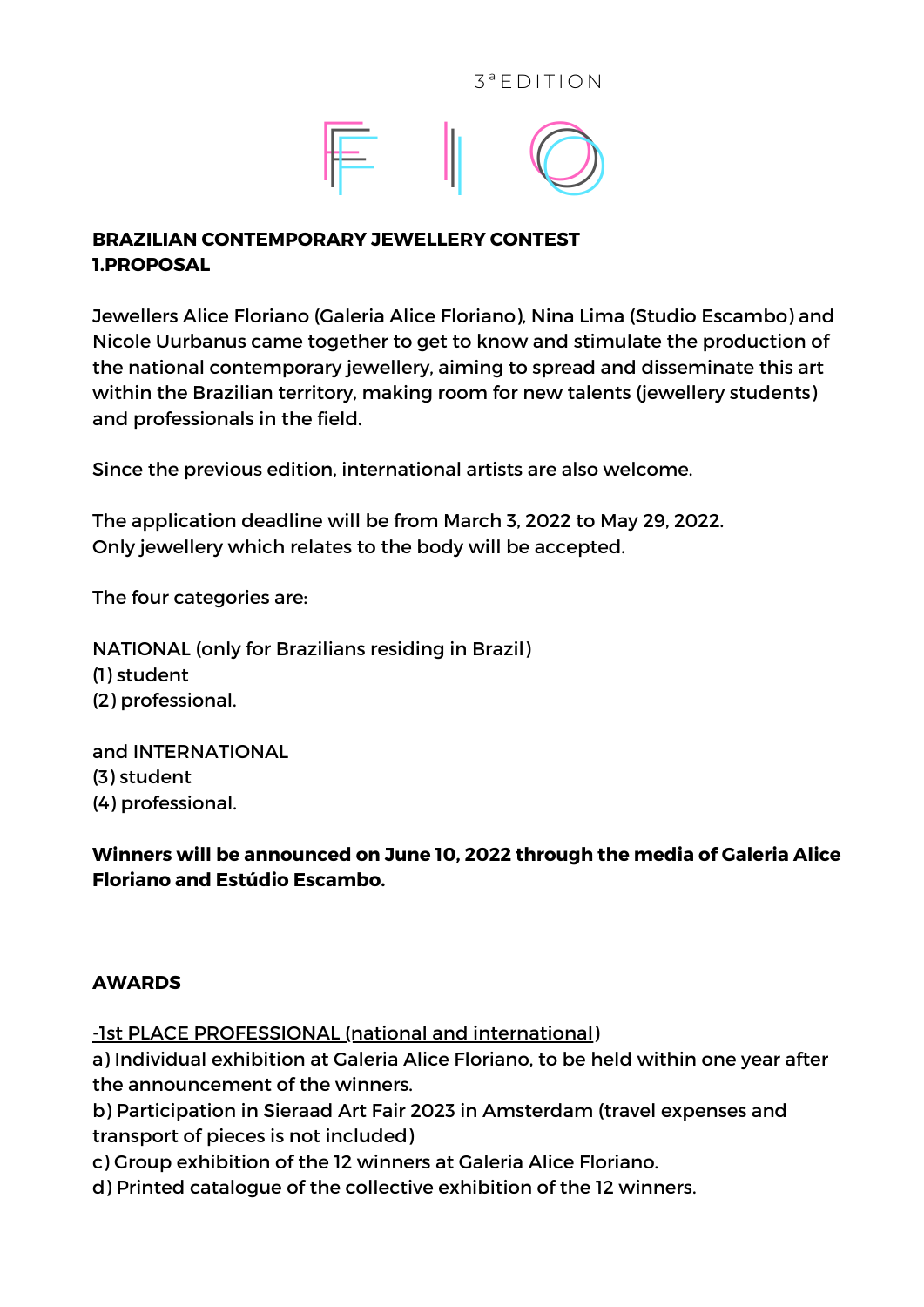## $3^a$  F D I T I O N



## -2nd PLACE PROFESSIONAL (national and international)

- a) Group exhibition of the 12 winners at Galeria Alice Floriano.
- b) Printed catalogue of the collective exhibition of the 12 winners.
- c) Free access to Clube Galeria Alice Floriano for one year.

# -3rd PLACE PROFESSIONAL (national and international)

a) Group exhibition of the 12 winners at Galeria Alice Floriano.

b) Printed catalogue of the collective exhibition of the 12 winners.

# -1st PLACE STUDENT (national)

a) Arnoldsche jewellery books in value of EUR 200.

b)Participation in the contemporary art course at Estúdio Escambo with Danilo Oliveira.

c) Workshop enamel on metal at Atelier Mourão.

d) Group exhibition of the 12 winners at Galeria Alice Floriano.

# -1st PLACE STUDENT (international).

a) Workshop "Material Song" (by Peter Vermandere) offered by the Hochschule Trier/Trier University of Applied Sciences, Dept. of Gemstones and Jewellery, Idar-Oberstein, Germany.

\*Travel, housing and material expenses are not included in this award.

b) Group exhibition of the 12 winners at Galeria Alice Floriano.

c) Printed catalogue of the collective exhibition of the 12 winners.

# -2nd PLACE STUDENT (national and international)

a) Group exhibition of the 12 winners at Galeria Alice Floriano.

b) Printed catalogue of the collective exhibition of the 12 winners.

-3rd PLACE STUDENT (national and international)

a) Group exhibition of the 12 winners at Galeria Alice Floriano.

b) Printed catalogue of the collective exhibition of the 12 winners.

\*Possible extra prizes will be announced after the results of the winners.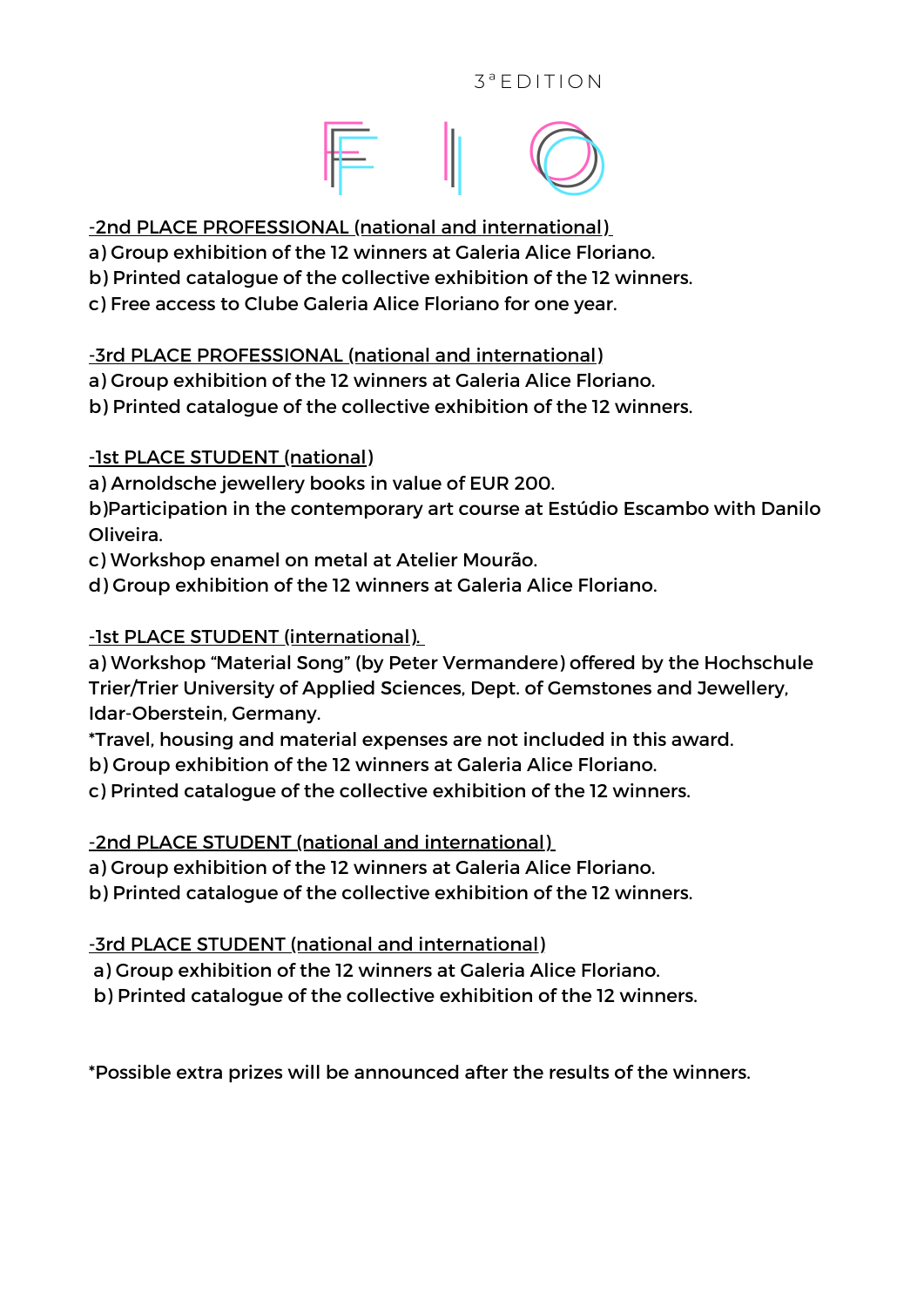



#### **2. SUBMISSION OF WORK**

Jewellers and jewellery students who produce contemporary jewellery may register.

Jewellery brands are not accepted, only individual artists/students. They must present a series of five pieces, with free typology and theme, that are unpublished or have been produced in the last 2 years. (The pieces must be part of the same project, with unity and coherence in relation to the statement) Work will be evaluated based on the submitted forms and photographs. After the results are made known, only the winners will send their pieces. Pieces must be finished, samples will not be accepted.

Only work which meets the established criteria will be evaluated, along with the duly completed form and all requested material sent.

Registration to be submitted at: <https://www.alicefloriano.com/open> Other forms of registration will not be accepted.

### **3. SUBMISSION PERIOD/ DEADLINE**

Only entries made before midnight (Brazilian time) of May 29, 2022 will be accepted. Entries made after this time will be automatically disqualified. Only one entry per person is allowed in, and in only one of the categories.

#### **4. REGISTRATION FEE**

The registration payment must be made at the time of submission, and the voucher must be attached to the form in the specific field.

NATIONAL | BRAZIL a) STUDENTS – R\$ 25.00 b) PROFESSIONALS -R\$50.00

INTERNATIONAL a) STUDENTS – US \$15 b) PROFESSIONALS - US \$3**0**

National and international payments must be made using the form on the website: https://www.alicefloriano.com/open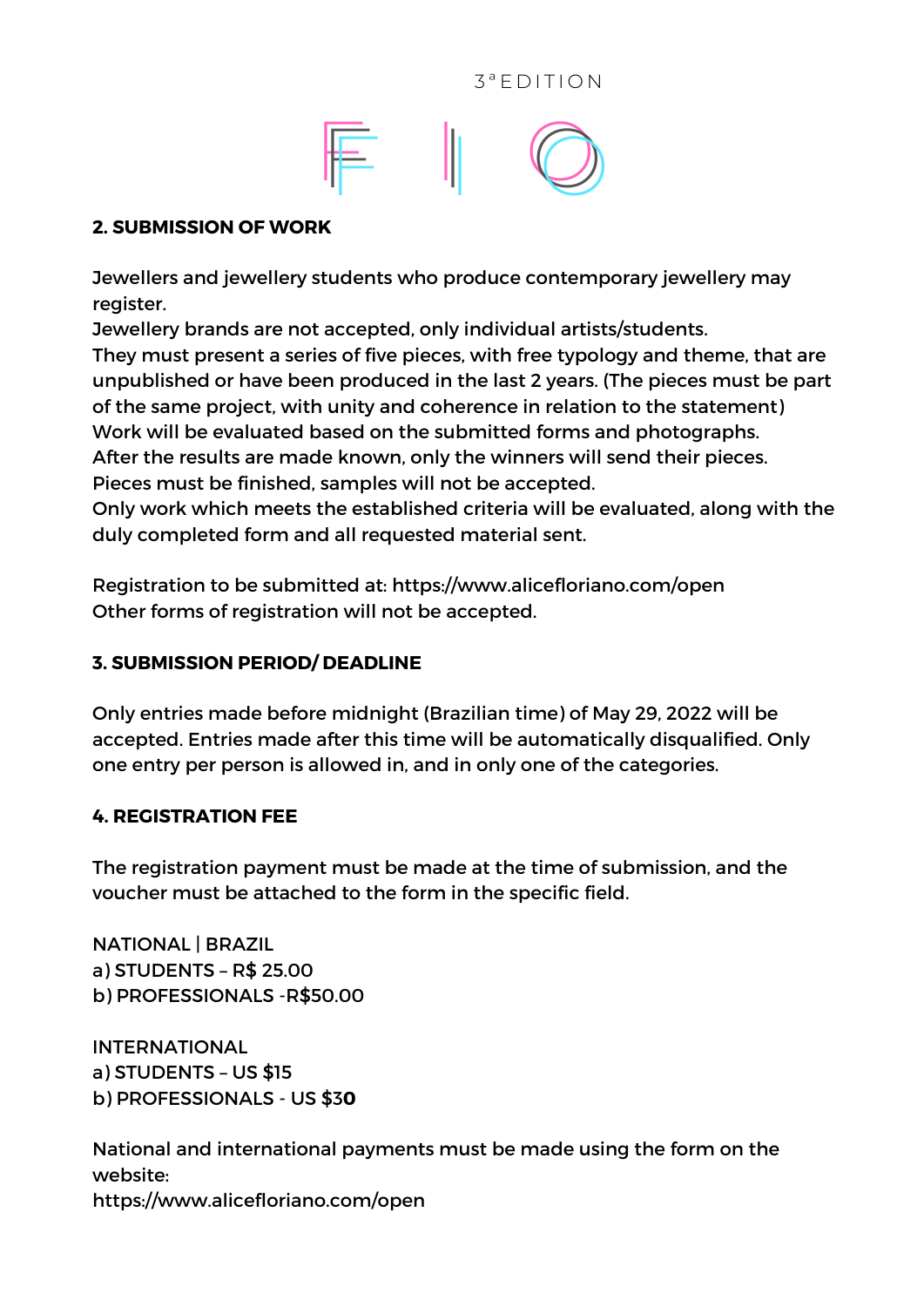

### **5- CRITERIA FOR REGISTRATION**

The jeweller must present a series of 5 pieces of original work, with free typology and theme.

Copies will be automatically disqualified.

The registration must include (national – in Portuguese and English; international – in English):

a) Name of the artist, country of origin, date of birth, e.mail, phone and address.

b) A brief biography (maximum 1500 characters)

c) Statement (maximum 1500 characters)

d) All works must contain the following information:

- Title of the series and of each of the pieces

- Materials

- Technique

- Dimensions (length x width x height (l x w x h)

- Photos of the pieces, 1 front and 1 back on a white background, JPEG, upto 2 MB per image\*

\*An additional photo of each piece may be included, which may be a detail or a photo on the body.

These images are optional, and will be considered complementary.

We remind you that the better the quality of the photos and details, the better the analysis and comprehension of the work.

### **6. SELECTION**

Artists will be evaluated based on the criteria of:

originality, coherence with the theme chosen by the artist, statement and technique.

The 12 winners will be announced via social media and the website of Galeria Alice Floriano and Escambo Studio.

### **Winners Announcement Date: June 10, 2022**

**The jury will be composed of: Lisa Walker Theo Smeets Astrid Berens Nina Lima Laura Cattani**